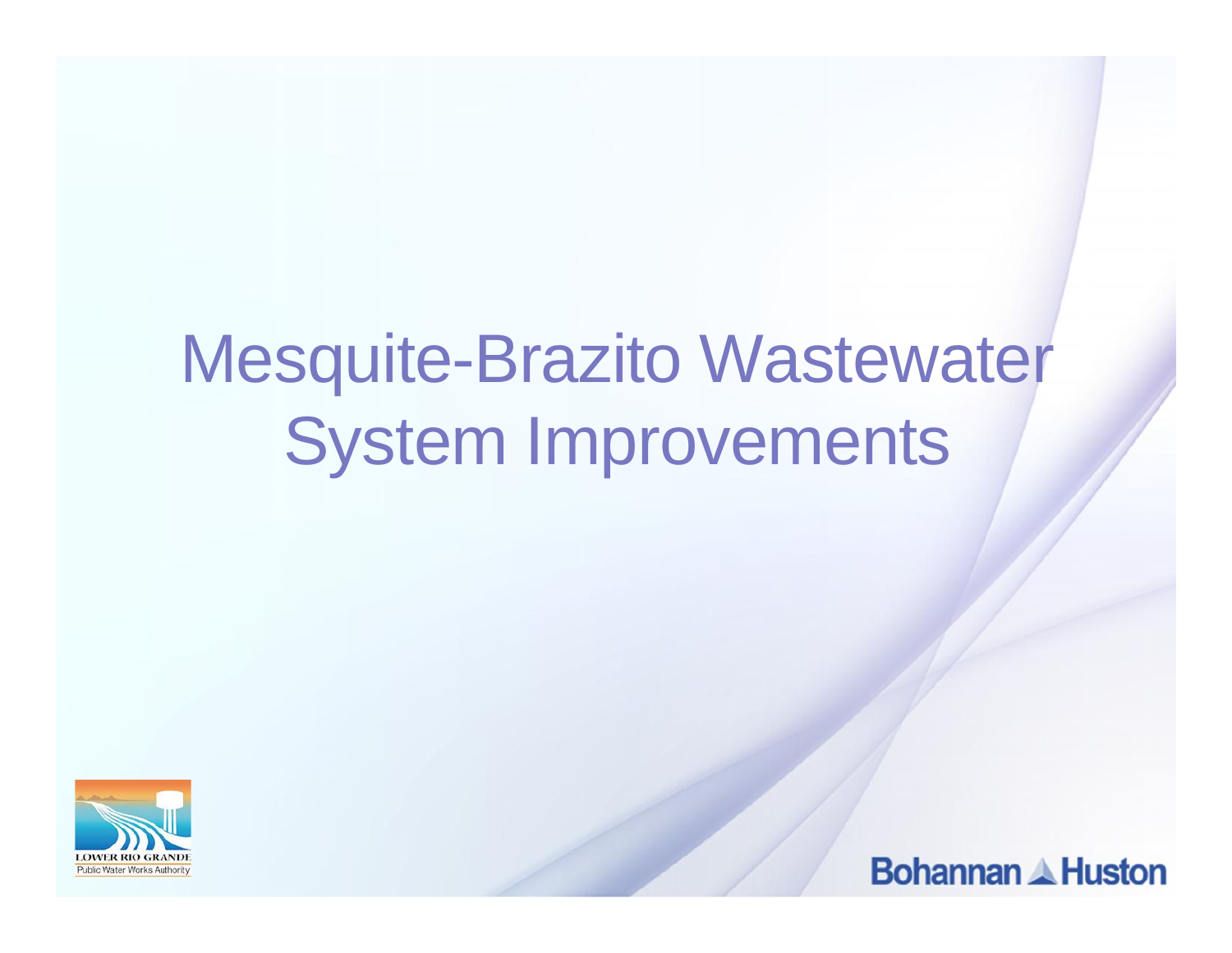# PROJECT HISTORY

- **Engineering Report (PER)** > Initial Preliminary Engineering Report (PER) published in October 2014
- **▶ BHI contracted in October 2015 to evaluate** PER recommendations and provide an amendment to the original PER to incorporate additional gravity collection
- Major Determination

Original PER cost estimate under estimated construction value

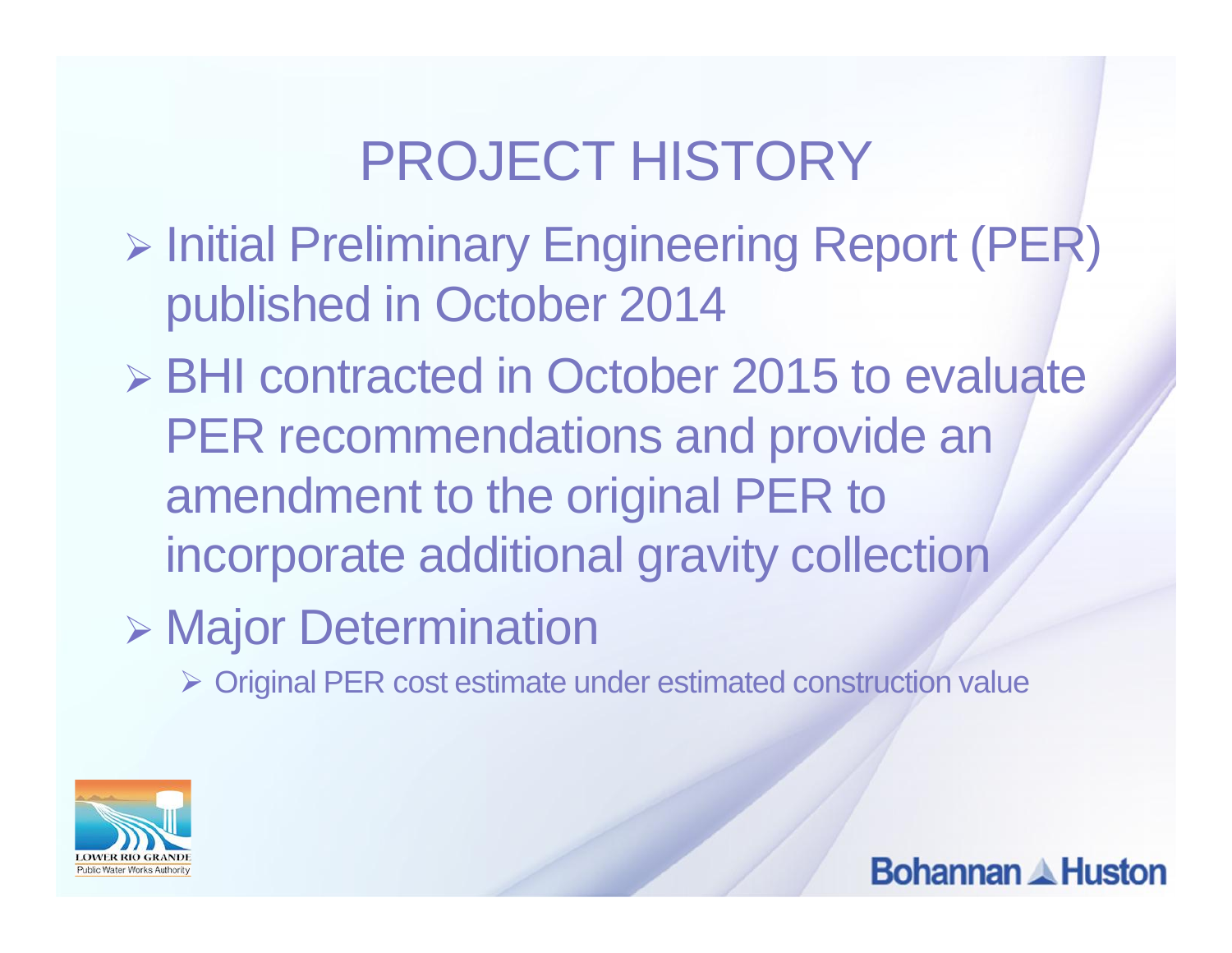## CONSTRUCTION COSTS

#### $\triangleright$  Phase 1

- Lift Station 1: \$1,087,633
- Lift Station 2: \$1,939,242
- Lift Station 3: \$3,788,633

### Phase 1 Bid Alternate #1

Lift Station 4: \$1,703,819

### Future Phase

Lift Stations 5 through 10: \$8,552,947

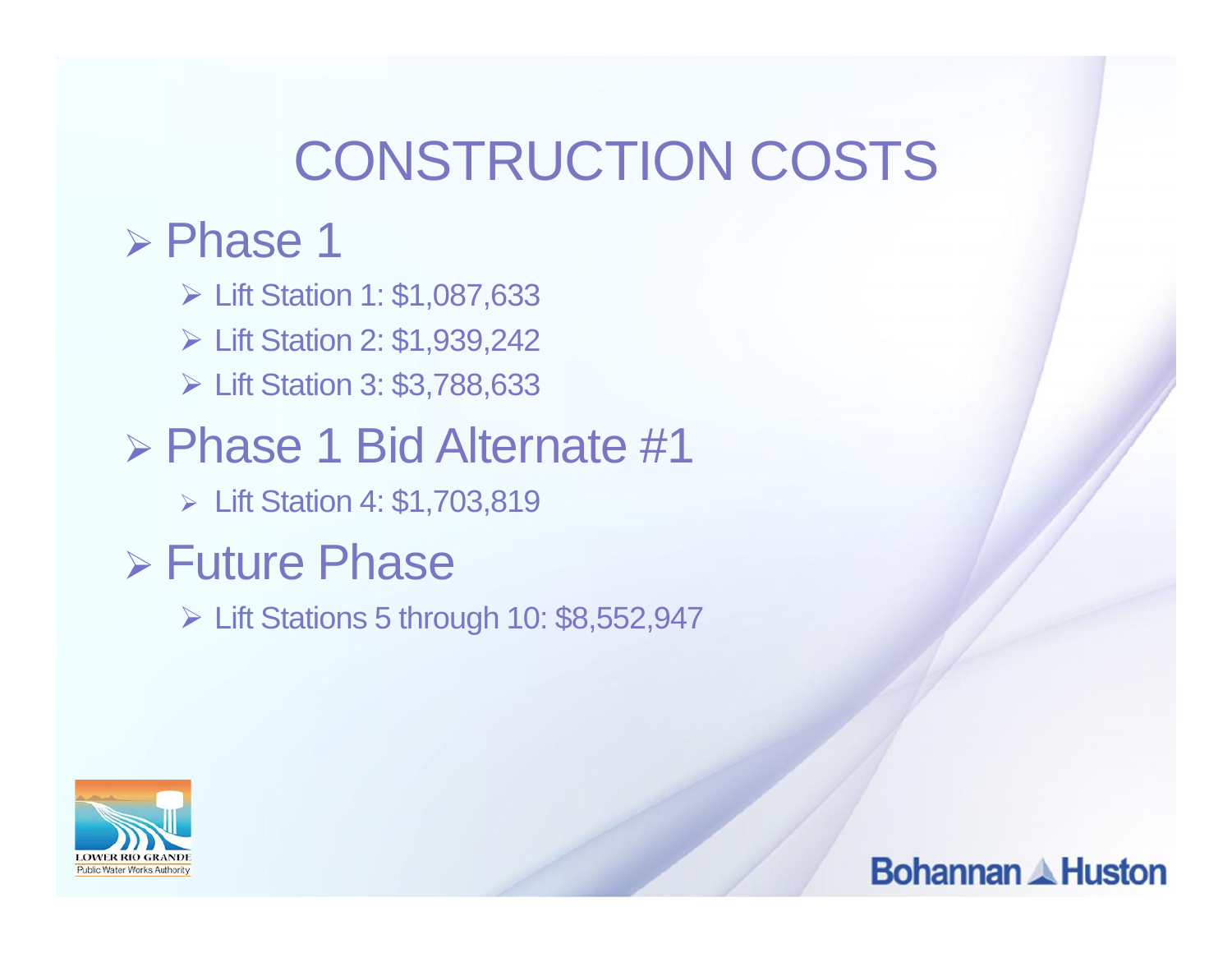### PHASE I FUNDING

- $\triangleright$  Grant \$8,361,104
- Loan \$411,061
- **▶ Connection Fees** 
	- $\ge$  233 customers  $X$  \$144 = \$33,552



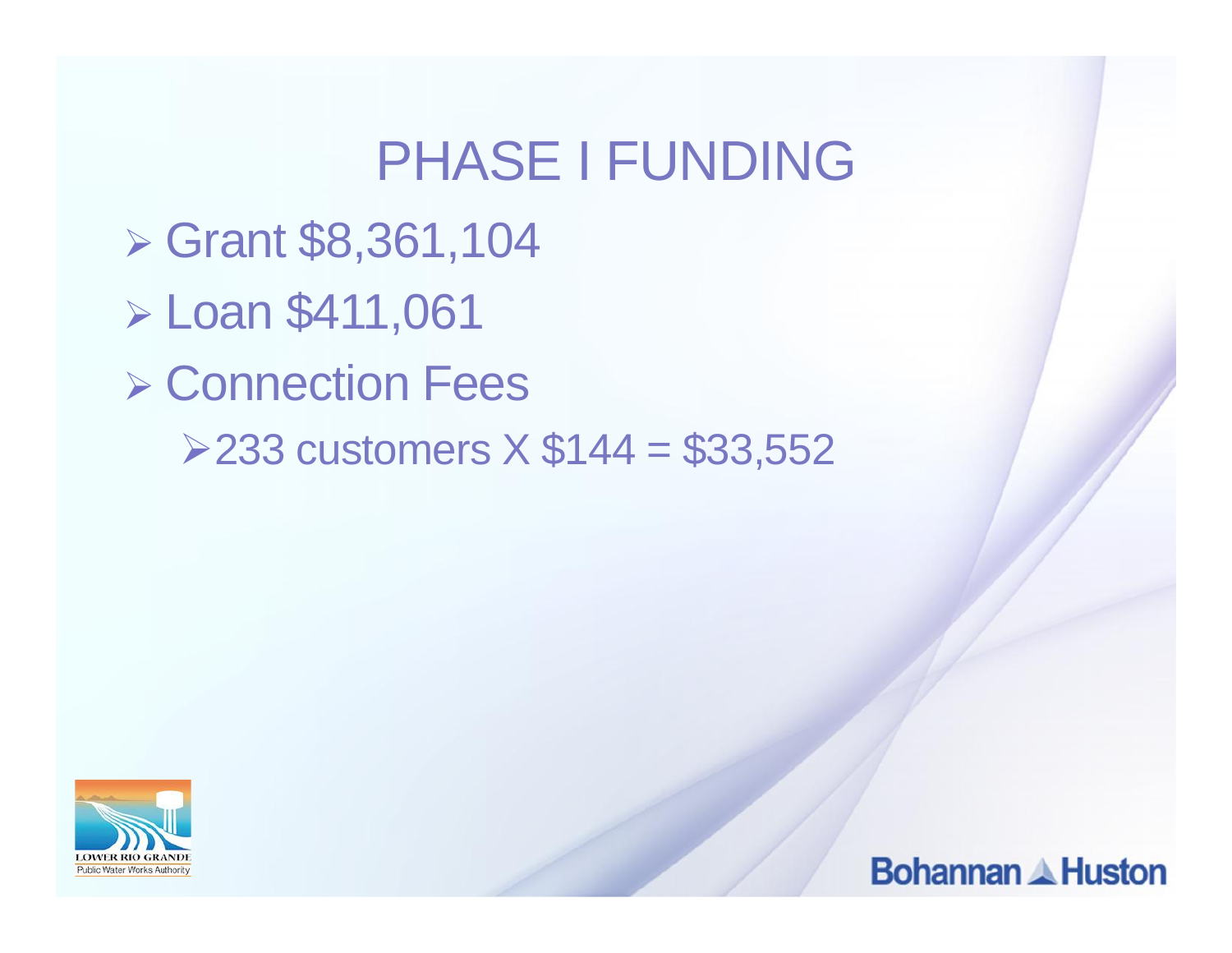# USDA REQUIRED COMMITMENT

 USDA requires cash customer commitment **≻The Authority waived additional connection fee** down to the minimum of 12 months x \$12 (\$144) to provide this benefit at a lower cost. This is the Authority's member's contribution to the project.



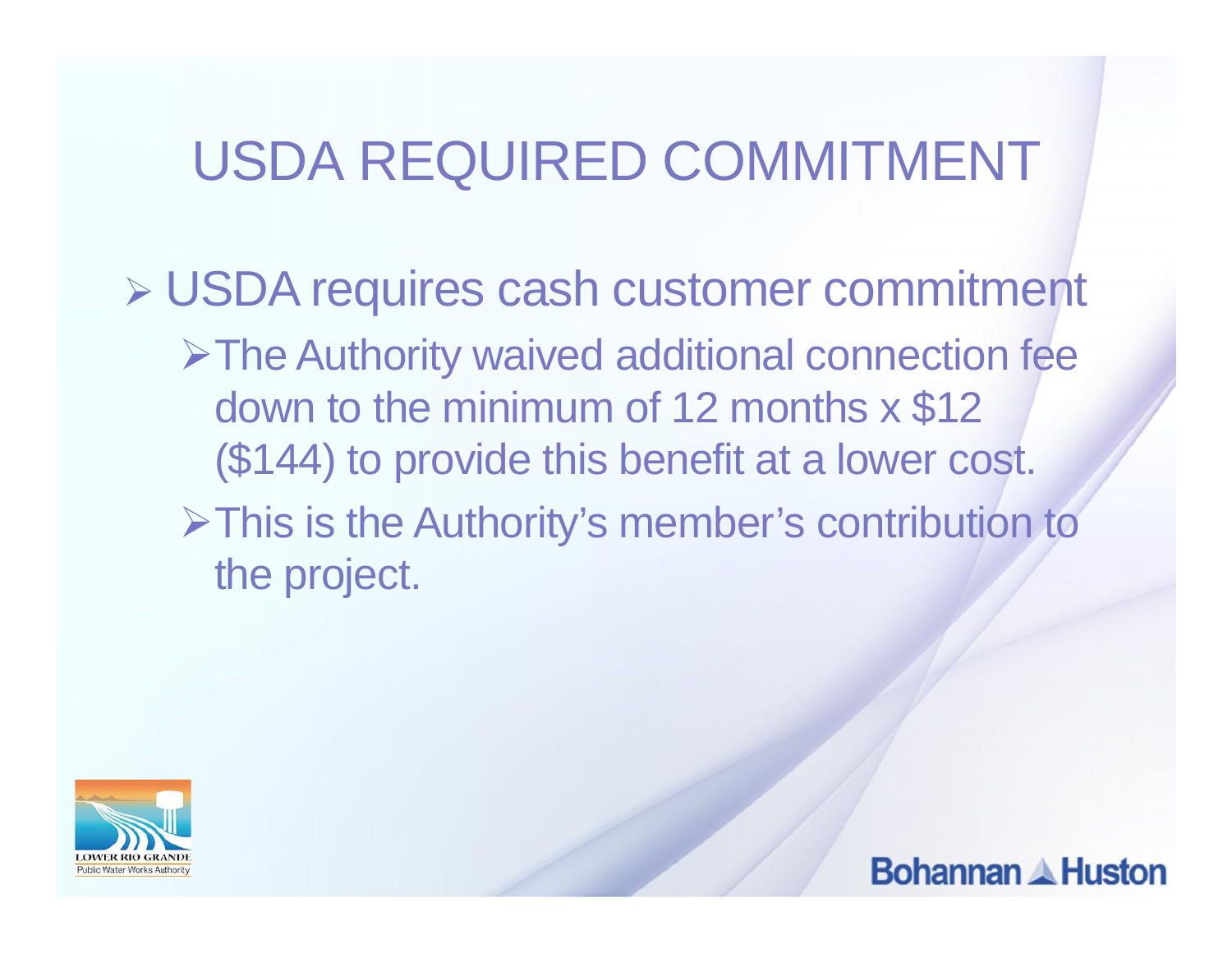# OUT OF POCKET COST

|                                                                                                                  | <b>If Paid Before</b><br><b>Construction Starts</b> | <b>If Paid After</b><br><b>Construction Starts</b> |  |
|------------------------------------------------------------------------------------------------------------------|-----------------------------------------------------|----------------------------------------------------|--|
| <b>LRGPWWA Connection Fee</b>                                                                                    | \$144                                               | \$2,500                                            |  |
| <b>LRGPWWA Membership</b><br>Fee (if not already a<br>member)                                                    | \$50                                                | \$50                                               |  |
| <b>Misc. Construction (Service)</b><br>line, pavement cut, permit<br>fees, septic tank<br>decommissioning, etc.) | \$0                                                 | <b>Varies</b>                                      |  |

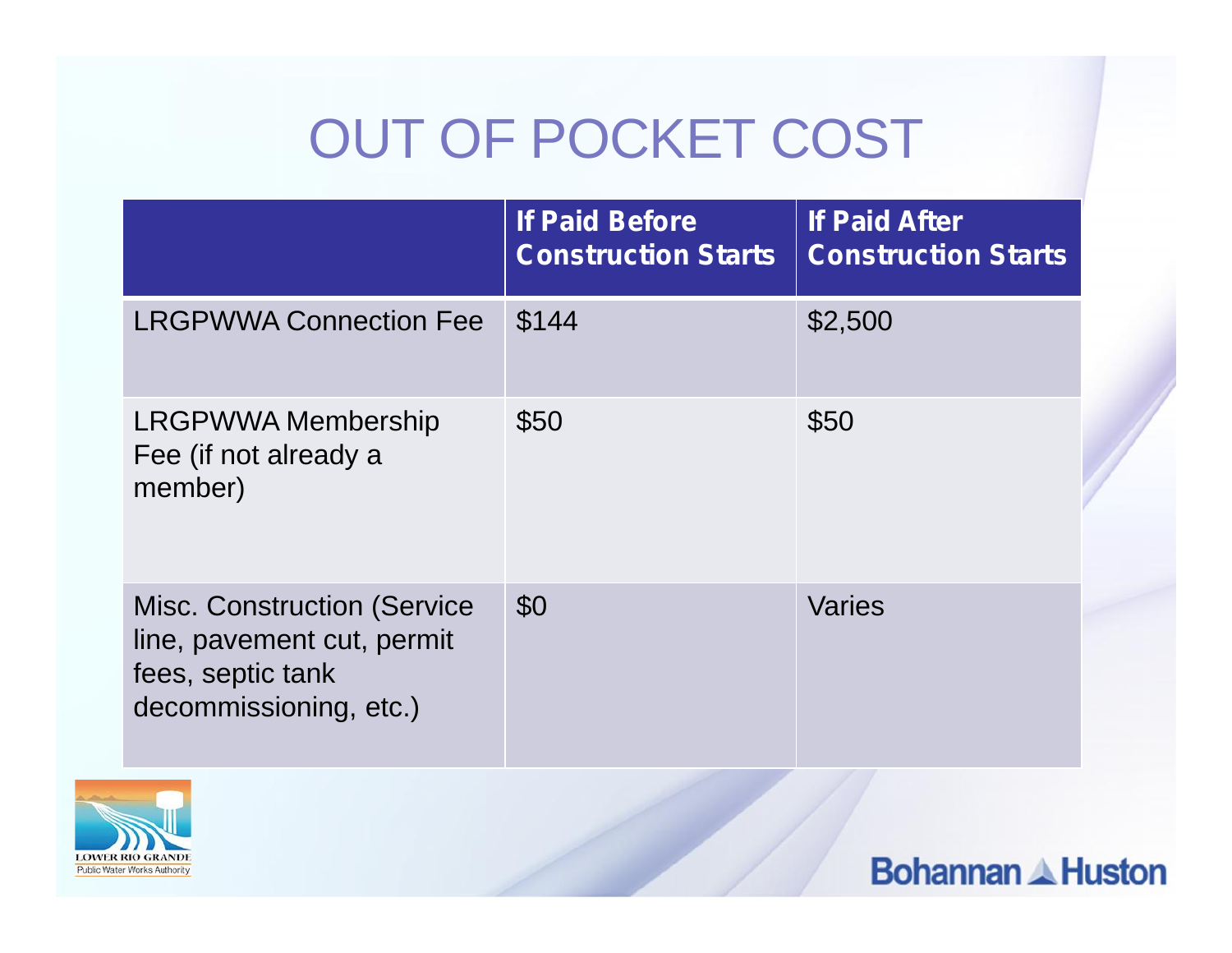### PHASE 1 PROJECT SCHEDULE

**PROJECT START** 



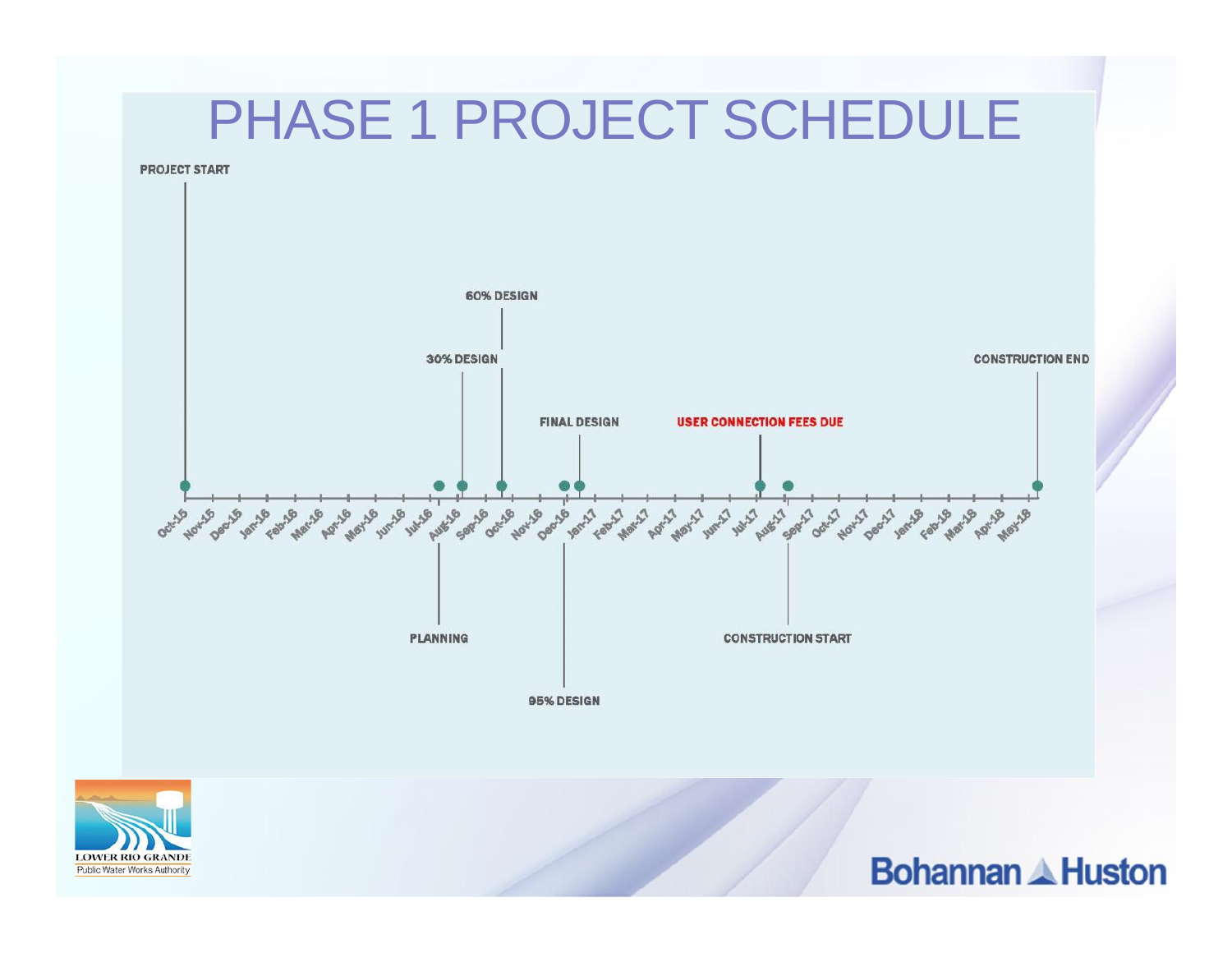#### ▶ Payment of \$144 Connection Fee:

- ▶ Payment plan through water bill: \$18.00 a month from November 2016 through July 2017
- $\triangleright$  Full payment shall be made available to the Authority by July 2017



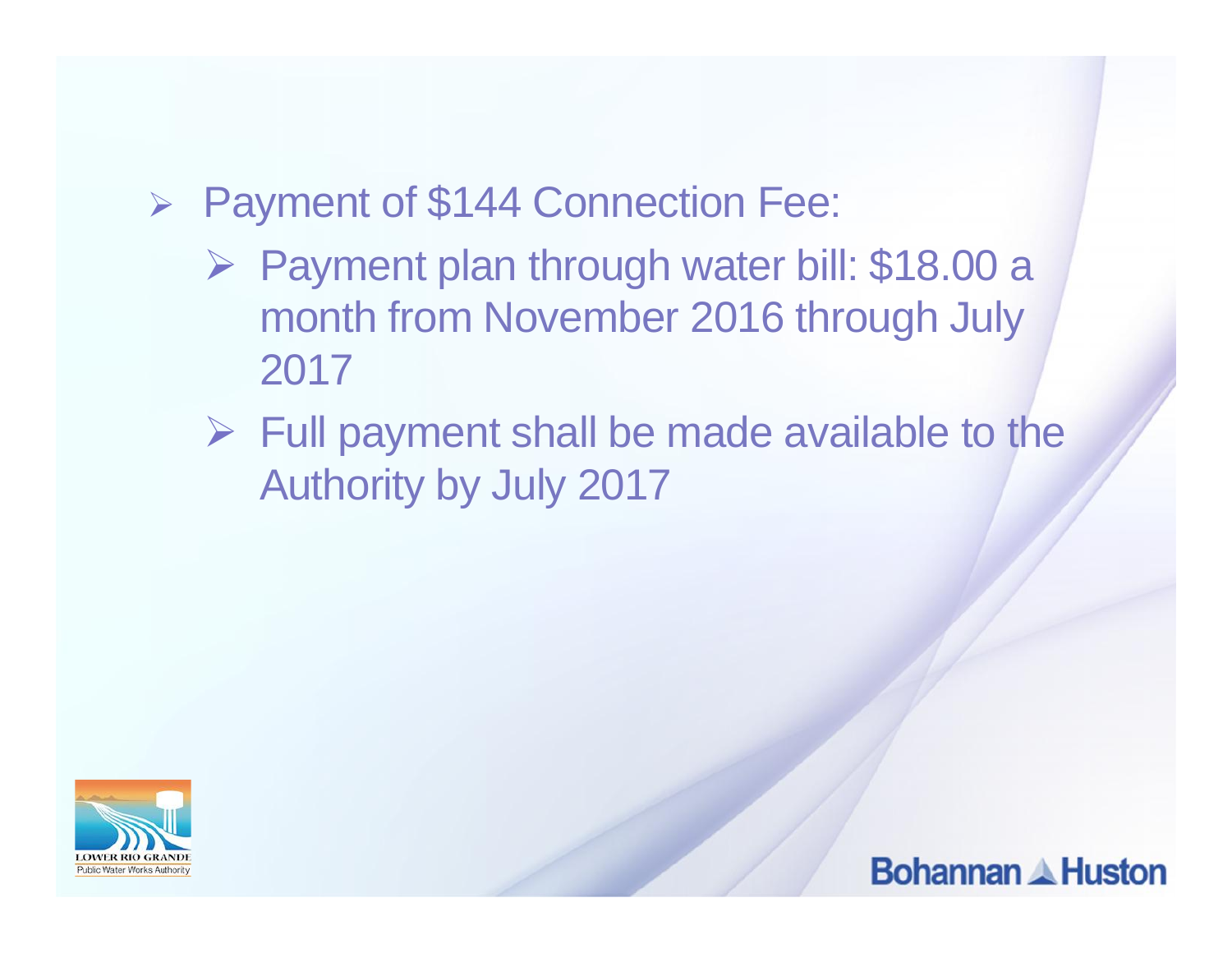## EXPECTED SEWER RATES

#### **Residential Rates**

- $\triangleright$  \$12.00 Base fee
- $\geq$  \$1.75 per 1,000 gallons
- $\triangleright$  Maximum \$47.00 bill
	- $\triangleright$  Based on 20,000 gallons

#### **Commercial Rates**

- $\geqslant$  \$15.75 Base fee
- $\geq$  \$2.00 per 1,000 gallons up to 10,000
- $\geq$  \$2.25 per 1,000 gallons from 10,001 to 20,000
- $\geq$  \$3.00 per 1,000 gallons over 20,001
- $\triangleright$  No Maximum

\* Future rates are contingent upon DAC treatment costs, O&M expenses, and debt service.

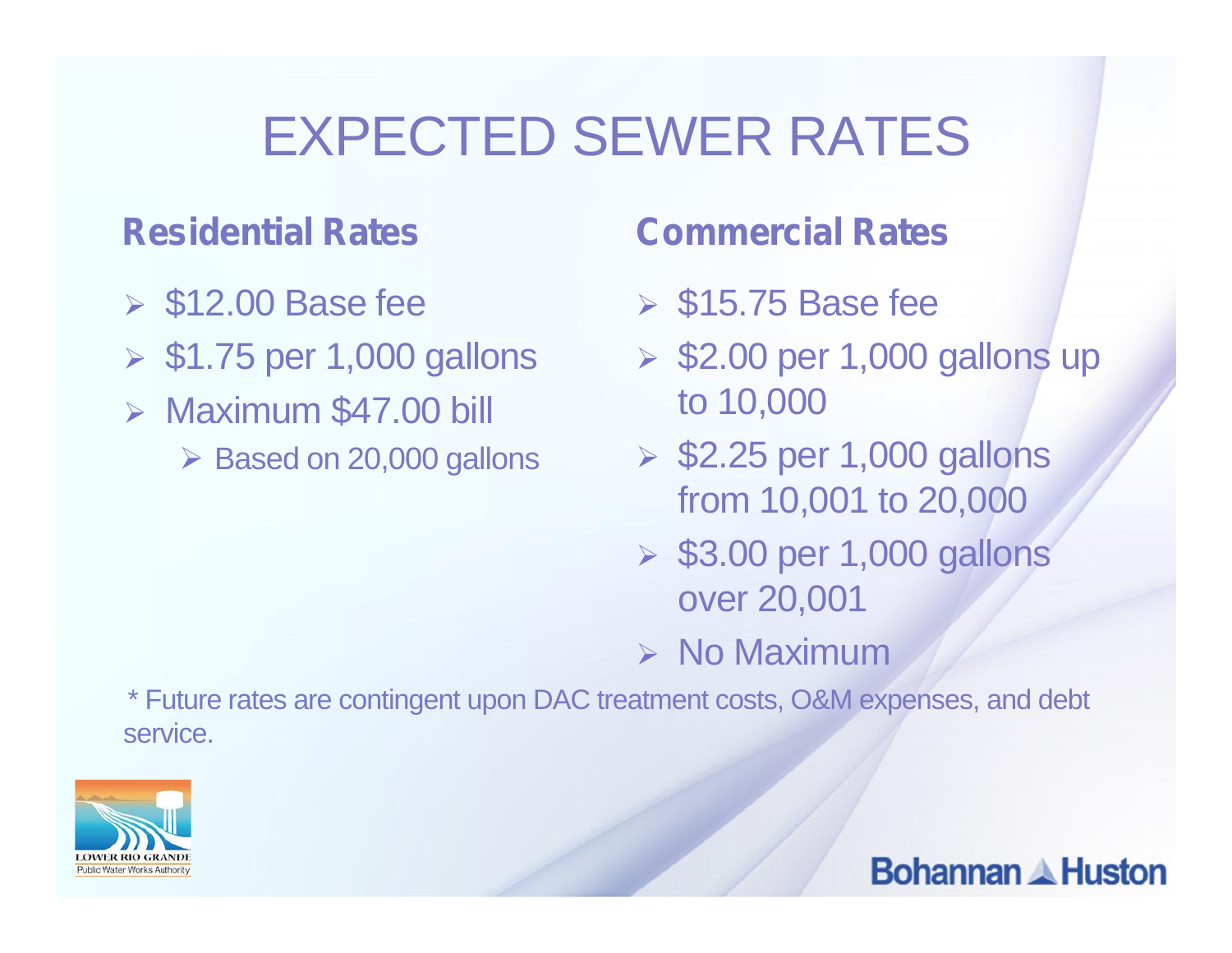# SEWER RATE COMPARISON

**NMED Drinking Water Bureau** 2015 Local Government Water and Wastewater User Charge Survey for December 2014 Rates

2015 Local Government Owned WATER AND SEWER RATE SURVEY - DEC. 2014 RATES; N/A = Not Applicable or Not Reported

| <b>Local Govt. Owned Public Water Systems</b> | <b>COUNTY</b>     | <b>RESIDENTIAL</b><br><b>6000 GAL WATER</b><br><b>RATE/MONTH</b><br><b>DEC 2014</b> | <b>COMMERCIAL</b><br><b>6000 GAL</b><br><b>WATER</b><br><b>RATE/MONTH</b><br><b>DEC 2014</b> | <b>NUMBER OF</b><br><b>RESIDENTIAL</b><br><b>WATER</b><br><b>CONNECTIONS</b> | <b>NUMBER OF</b><br><b>COMMERCIAL</b><br><b>WATER</b><br><b>CONNECTIONS</b> | <b>RESIDENTIAL</b><br><b>6000 GAL</b><br><b>SEWER</b><br><b>RATE/MONTH</b><br><b>DEC 2014</b> | <b>COMMERCIAL</b><br><b>6000 GAL</b><br><b>SEWER</b><br><b>RATE/MONTH</b><br><b>DEC 2014</b> | <b>NUMBER OF</b><br><b>RESIDENTIAL</b><br><b>SEWER</b> | <b>NUMBER OF</b><br><b>COMMERCIAL</b><br><b>SEWER</b><br><b>CONNECTIONS CONNECTIONS</b> | <b>MONTHLY</b><br><b>WATER</b><br><b>PRODUCTION</b><br><b>FOR JULY 2013</b><br>(gallons) | <b>TOTAL ANNUAL</b><br><b>WATER</b><br><b>PRODUCTION</b><br>2013 (gallons) |
|-----------------------------------------------|-------------------|-------------------------------------------------------------------------------------|----------------------------------------------------------------------------------------------|------------------------------------------------------------------------------|-----------------------------------------------------------------------------|-----------------------------------------------------------------------------------------------|----------------------------------------------------------------------------------------------|--------------------------------------------------------|-----------------------------------------------------------------------------------------|------------------------------------------------------------------------------------------|----------------------------------------------------------------------------|
| LLANO QUEMADO MDWCA                           | <b>TAOS</b>       | \$24.60                                                                             | N/A                                                                                          | 250                                                                          |                                                                             | N/A                                                                                           | N/A                                                                                          | N/A                                                    | N/A                                                                                     | 1,110,800                                                                                | 11,836,400                                                                 |
| LOS OJOS MDWCA                                | <b>RIO ARRIBA</b> | \$30.00                                                                             | N/A                                                                                          | 86                                                                           |                                                                             | N/A                                                                                           | N/A                                                                                          | N/A                                                    | N/A                                                                                     | 612,100                                                                                  | 5,532,949                                                                  |
| LOWER COLONIAS MDWCA                          | <b>SAN MIGUEL</b> | \$42.53                                                                             | N/A                                                                                          |                                                                              | N/A                                                                         | N/A                                                                                           | N/A                                                                                          | N/A                                                    | N/A                                                                                     | 18,750                                                                                   | 168,450                                                                    |
| LOWER RIO GRANDE PUBLIC WWA                   | DONA ANA          | \$23.10                                                                             | \$48.95                                                                                      | 4,847                                                                        | 170                                                                         | \$22.50                                                                                       | \$27.75                                                                                      | 499                                                    | 11                                                                                      | 69,062,278                                                                               | 516,997,194                                                                |
|                                               |                   |                                                                                     |                                                                                              |                                                                              |                                                                             |                                                                                               |                                                                                              |                                                        |                                                                                         |                                                                                          |                                                                            |

**NMED Drinking Water Bureau** 2015 Local Government Water and Wastewater User Charge Survey for December 2014 Rates

**Bohannan & Huston** 

2015 Local Government Owned WATER AND SEWER RATE SURVEY - DEC. 2014 RATES; N/A = Not Applicable or Not Reported

| <b>Local Govt. Owned Public Water Systems</b> | <b>COUNTY</b>     | <b>RESIDENTIAL</b><br><b>6000 GAL WATER</b><br><b>RATE/MONTH</b><br><b>DEC 2014</b> | <b>COMMERCIAL</b><br><b>6000 GAL</b><br><b>WATER</b><br><b>RATE/MONTH</b><br><b>DEC 2014</b> | <b>NUMBER OF</b><br><b>RESIDENTIAL</b><br><b>WATER</b><br><b>CONNECTIONS</b> | <b>NUMBER OF</b><br><b>COMMERCIAL</b><br><b>WATER</b><br><b>CONNECTIONS</b> | <b>RESIDENTIAL</b><br><b>6000 GAL</b><br><b>SEWER</b><br><b>RATE/MONTH</b><br><b>DEC 2014</b> | <b>COMMERCIAL</b><br><b>6000 GAL</b><br><b>SEWER</b><br><b>RATE/MONTH</b><br><b>DEC 2014</b> | <b>NUMBER OF</b><br><b>RESIDENTIAL</b><br><b>SEWER</b><br><b>CONNECTIONS</b> | <b>NUMBER OF</b><br><b>COMMERCIAL</b><br><b>SEWER</b><br><b>CONNECTIONS</b> | <b>MONTHLY</b><br><b>WATER</b><br><b>PRODUCTION</b><br><b>FOR JULY 2013</b><br>(gallons) | <b>TOTAL ANNUAL</b><br><b>WATER</b><br><b>PRODUCTION</b><br>2013 (gallons) |
|-----------------------------------------------|-------------------|-------------------------------------------------------------------------------------|----------------------------------------------------------------------------------------------|------------------------------------------------------------------------------|-----------------------------------------------------------------------------|-----------------------------------------------------------------------------------------------|----------------------------------------------------------------------------------------------|------------------------------------------------------------------------------|-----------------------------------------------------------------------------|------------------------------------------------------------------------------------------|----------------------------------------------------------------------------|
| TIMBERON WATER AND SAN DIST.                  | <b>OTERO</b>      | \$59.60                                                                             | \$59,60                                                                                      | 700                                                                          | 9                                                                           | N/A                                                                                           | N/A                                                                                          | N/A                                                                          | N/A                                                                         | 884,589                                                                                  | 8,336,004                                                                  |
| <b>TRES PIEDRAS MDWCA</b>                     | <b>TAOS</b>       | \$74.00                                                                             | \$74.00                                                                                      | 80                                                                           | N/A                                                                         | N/A                                                                                           | N/A                                                                                          | N/A                                                                          | N/A                                                                         | 456,000                                                                                  | 4,195,410                                                                  |
| <b>TYRONE MDWCA</b>                           | <b>GRANT</b>      | \$42.00                                                                             | \$42.00                                                                                      | 20                                                                           |                                                                             | N/A                                                                                           | N/A                                                                                          | N/A                                                                          | N/A                                                                         | 179,000                                                                                  | 2,409,300                                                                  |
| UPPER LA PLATA WATER USERS ASSOC.             | <b>SAN JUAN</b>   | \$48.70                                                                             | \$48.70                                                                                      | 744                                                                          | 10                                                                          | N/A                                                                                           | N/A                                                                                          | N/A                                                                          | N/A                                                                         | N/A                                                                                      | N/A                                                                        |
| <b>VILLANUEVA MDWCA</b>                       | <b>SAN MIGUEL</b> | \$42.53                                                                             | \$42.53                                                                                      | 105                                                                          |                                                                             | N/A                                                                                           | N/A                                                                                          | N/A                                                                          | N/A                                                                         | 391,912                                                                                  | 2,869,616                                                                  |
| WHITE CLIFFS MDWUA                            | <b>MCKINLEY</b>   | \$34.00                                                                             | \$34.00                                                                                      | 68                                                                           |                                                                             | \$28.00                                                                                       | \$28.00                                                                                      | 70                                                                           |                                                                             | N/A                                                                                      | N/A                                                                        |
| WINTERHAVEN MDWC AND SWA                      | <b>DONA ANA</b>   | \$35.00                                                                             | N/A                                                                                          | 52                                                                           | N/A                                                                         | \$40.00                                                                                       | N/A                                                                                          | 60                                                                           | N/A                                                                         | 634,128                                                                                  | 5,039,155                                                                  |
| YAH TA HEY W & SD                             | <b>MCKINLEY</b>   | \$15.40                                                                             | N/A                                                                                          | 127                                                                          | N/A                                                                         | \$15.00                                                                                       | N/A                                                                                          | 127                                                                          | N/A                                                                         | 690,737                                                                                  | 7,666,278                                                                  |
| Average                                       |                   | \$44.37                                                                             | \$49.22                                                                                      | 327                                                                          | 17                                                                          | \$30.30                                                                                       | \$30.80                                                                                      | 287                                                                          | 8                                                                           | 3,808,429                                                                                | 31,753,946                                                                 |
| <b>Minimum</b>                                |                   | \$10.00                                                                             | \$8.00                                                                                       | 15                                                                           | $\Omega$                                                                    | \$15.00                                                                                       | \$16.04                                                                                      | 60                                                                           |                                                                             | 18,750                                                                                   | 168,450                                                                    |
| <b>Maximum</b>                                |                   | \$560.00                                                                            | \$155.00                                                                                     | 5,178                                                                        | 61                                                                          | \$44.12                                                                                       | \$44.12                                                                                      | 350                                                                          | 20                                                                          | 71,436,774                                                                               | 603,687,557                                                                |
| <b>Median</b>                                 |                   | \$35.00                                                                             | \$42.27                                                                                      | 93                                                                           |                                                                             | \$28.00                                                                                       | \$28.00                                                                                      | 172                                                                          | 6                                                                           | 456,300                                                                                  | 4,966,504                                                                  |

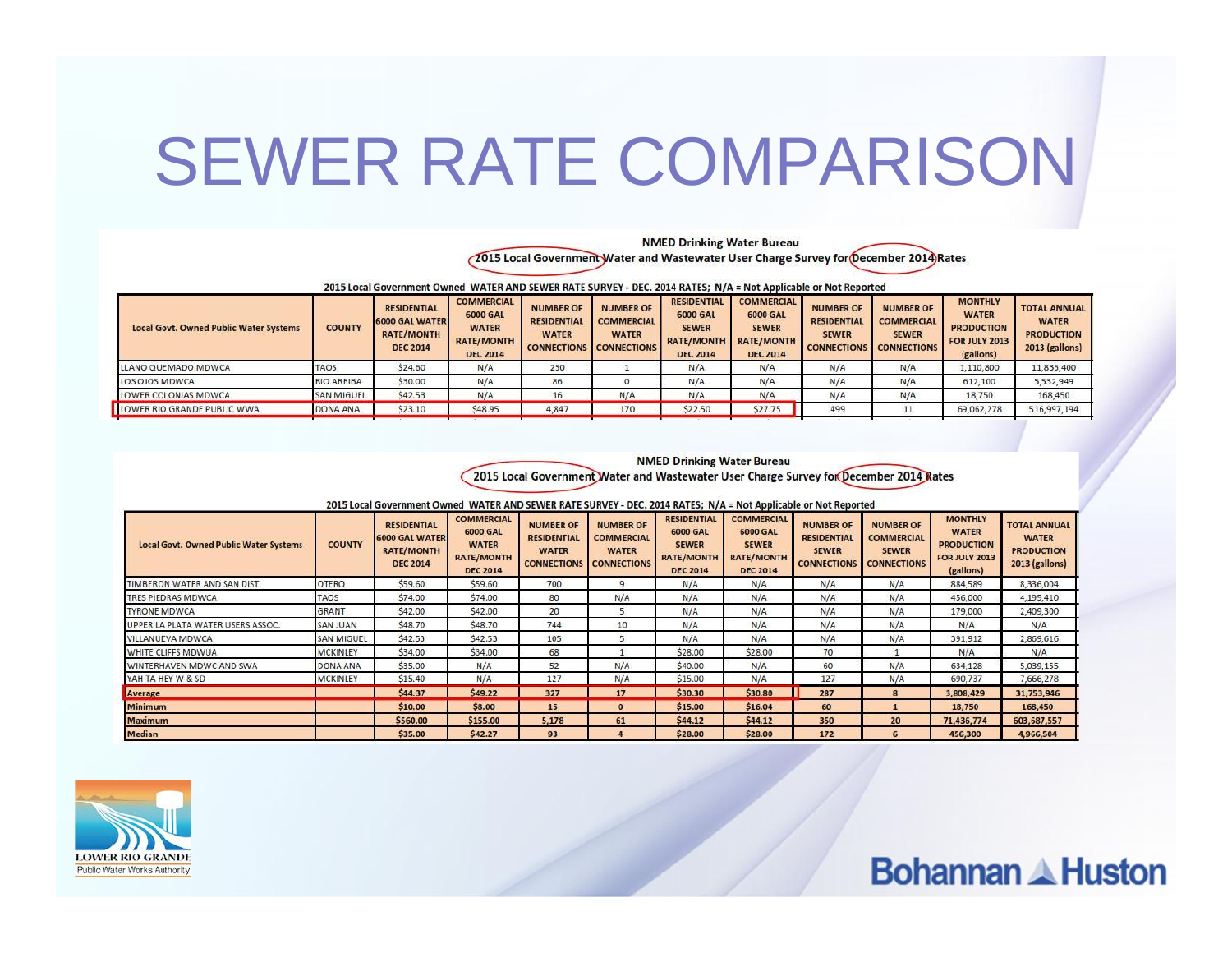### TYPICAL SEWER SERVICE